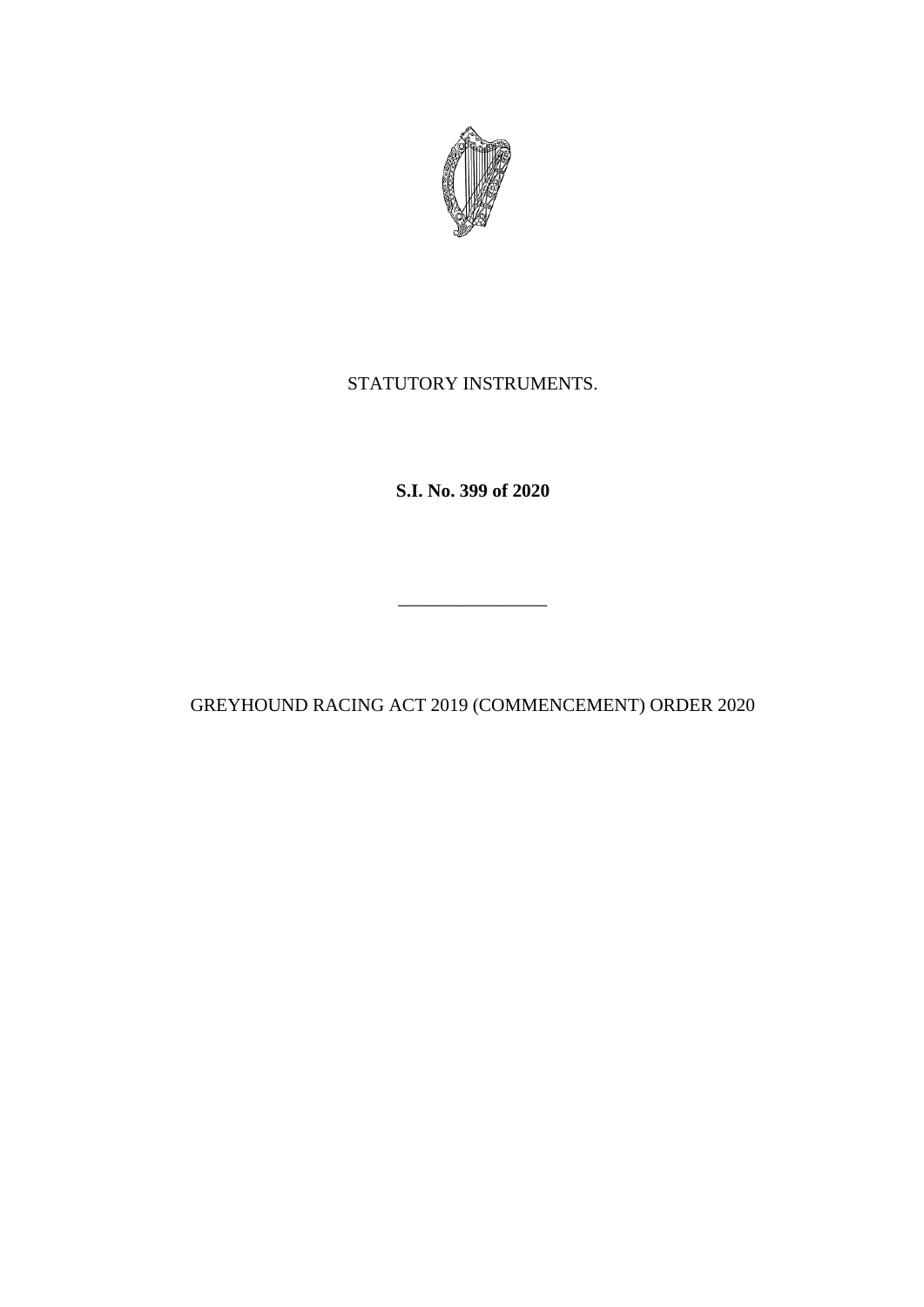## S.I. No. 399 of 2020

## GREYHOUND RACING ACT 2019 (COMMENCEMENT) ORDER 2020

I, Charlie McConalogue, Minister for Agriculture, Food and the Marine, in exercise of the powers conferred on me by section 1(5) of the Greyhound Racing Act 2019 (No. 15 of 2019), hereby order as follows:

1. This Order may be cited as the Greyhound Racing Act 2019 (Commencement) Order 2020.

2. The 1st day of October 2020 is appointed as the day on which the following provisions of the Greyhound Racing Act 2019 (No. 15 of 2019) shall come into operation:

- (*a*) Part 1, other than section 7;
- (*b*) Part 2, other than sections 9 and 10;
- (*c*) section 19;
- (*d*) Part 6;
- (*e*) Part 9.



GIVEN under my Official Seal, 30 September, 2020.

CHARLIE MCCONALOGUE, Minister for Agriculture, Food and the Marine.